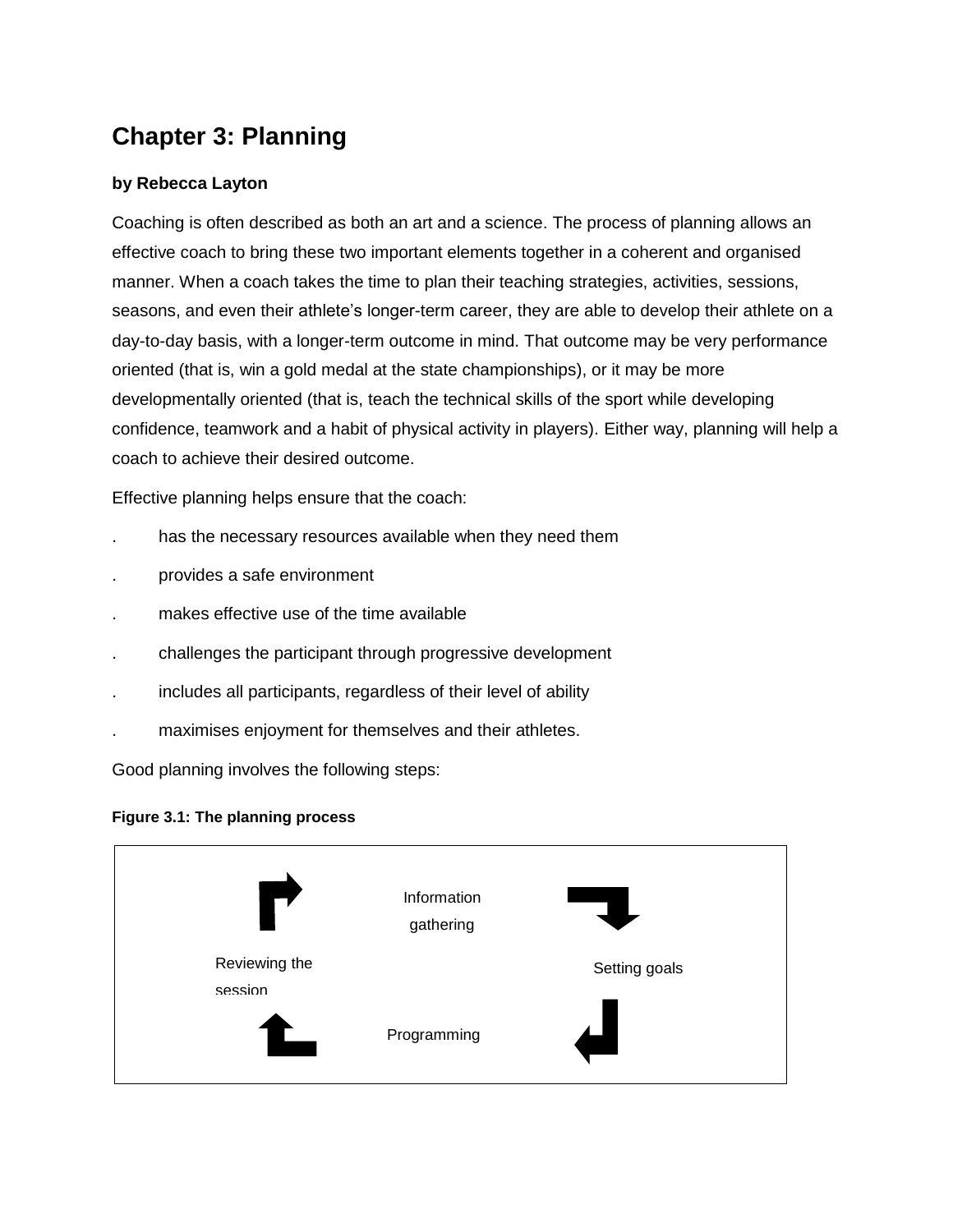This cyclical process applies whether a coach is planning a session, a season or an athlete's career. This chapter will predominantly focus on season planning.

Depending on the nature of the sport, a season may run for a term, several months or a year. Essentially we are talking about planning for a phase of training that leads to a key competition, but in a non-competitive skills-based program, it may be more closely related to a phase of development (for example, in a swimming school in might be related to a level of skill development or a school term). More advanced coaches who are concerned with the longerterm development of an athlete will also be considering a multiyear plan, such as a four-year plan, that looks at developing skills for an athletic career, rather than for a single competition. All coaches, however, should always think of their session and season plans within the context of the overall development of the athlete. Asking the question, 'How will this activity or session contribute to the development of my athlete?' is always a good reminder that a coach and athlete are working towards a longer-term picture.

## **Issues to consider when planning**

There are a number of issues that a coach must consider as they start to develop a season plan.

## **Age and physical/emotional development of the athlete**

It is important for coaches to remember that people develop at different rates and that some athletes may be physically mature with good strength and body awareness, but their emotional and social development may not currently match their stage of physical maturity. Conversely, coaches will also be faced with athletes who are socially and emotionally very mature, but whose physical development is lagging. Being aware of the individual abilities of athletes will assist the coach to plan sessions that challenge their strengths, but also develop aspects that are currently lacking.

#### **Balancing other non-sport commitments of athletes**

It is very easy for coaches to forget the other aspects of athletes' lives. Keeping a balance is increasingly important in our hurried modern world. Coaches should consider the athletes' workloads at the office or school, work travel commitments, family activities and even just some 'down time' so the athletes can remain well balanced and fresh, and happy to come to training or a game. Students in particular may have peak study times that coaches should factor into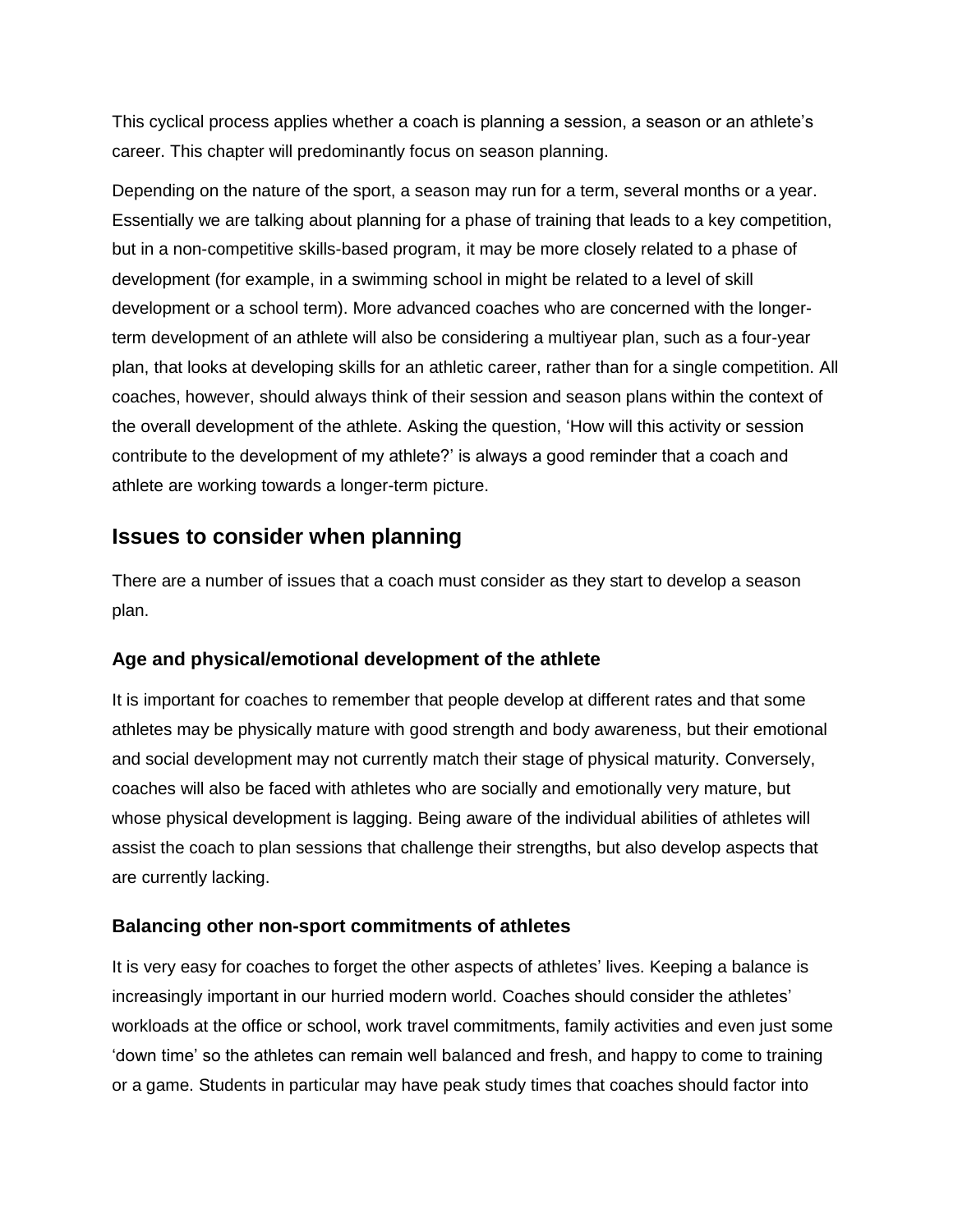their training schedule. Talking regularly with athletes about other aspects of their lives will help to ensure that sporting workloads do not create undue stress.

#### **Involving the athlete/parents in the planning**

Traditionally many coaches may have developed and even implemented a plan without any consultation with the athletes. This kind of approach is often ineffective as it does not allow the coach to gather sufficient information about the athlete, such as their preferences or workloads. Nor does it promote commitment by the athlete to the plan. By involving athletes in the planning process, coaches can gain a better insight into the individual needs of the athlete. Athletes will also have a better understanding of the training they will be doing and why it has been scheduled that way.

When working with junior athletes, coaches should also consider what involvement their parents have in the planning process. This can be done in a number of ways. For instance, at a preseason meeting the coach might gather information from parents and athletes about their experience in the sport, the athlete's strengths and weaknesses, and what their goals are for the season.

As the coach develops a plan, it is important to communicate it to both the athlete and the parents. In this way the parents also gain an understanding of the coach's expectations of their child and how the child's specific needs will be catered for. Involving the parents and the athlete in this process can also help the coach to understand whether they have similar goals for the athlete, or whether the coach might in fact be dealing with driven or 'pushy' parents and a lessmotivated athlete. Involving the parents will also help to gain their commitment, which is very important as parents are often the ones who will be transporting the athlete to their sporting commitments. If the parents have greater 'buy in', they will be more likely to have the athlete at training on time, and they may even offer to assist in some way.

## **Meeting individual needs in a group training context**

As coaches gather information about the current abilities of their athletes, they will realise just how different each athlete is. This can be quite daunting when developing a plan, as they will need to ensure that it caters for the individual needs of each athlete. Differences can include physical ability, emotional/social maturity, understanding of the techniques and tactics of the sport, learning preferences and motivation. By getting to know the coach gets to know the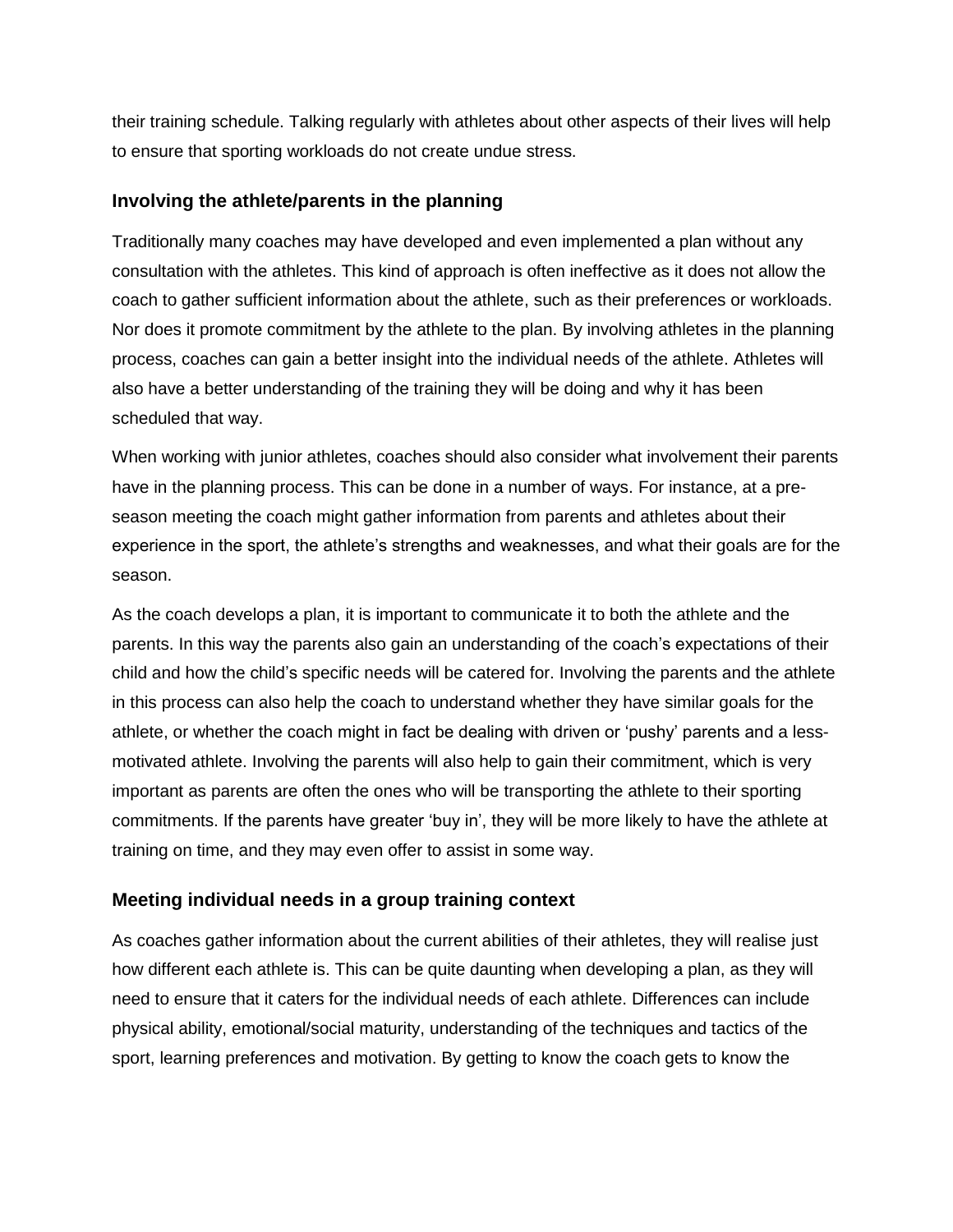thletes better, coaches will be able to better cater for these needs and adjust their coaching style to individual athletes to get the best performance from them.

In terms of planning, coaches need to develop an overall plan for their team or squad, but then they may need to make some adjustments or modifications for individual athletes. For example, a coach may have developed a plan where the focus of training for the coming month is the development of endurance, which includes some particularly long sessions that will be mentally tough for some athletes to cope with. Within the broader plan for this phase of training, the coach may decide to make some adjustments for an athlete who has an interstate school excursion and cannot make it to all the sessions, or they may choose to end a session early for a particular athlete who is not coping well mentally with the challenges of this phase of training. Keeping notes on these kinds of adjustments to the plan is important, as it will help in evaluating the effectiveness of it at the end of the season. It will also help in planning the next phase of training, as it provides information on how the athletes cope with the demands placed on them.

## **Understanding the physical, technical, tactical and psychological demands of the sport**

Each sport has its own unique demands. Some sports are more physically oriented (for example, cycling or swimming), while others are more technical (for example, archery), tactical (for example, team sports) or psychologically demanding (for example, marathons or iron-man triathlons). The greater the coach's understanding of the unique demands of their sport, the better they will be able to prepare the athletes for these specific demands. Observing elite players, talking with experienced coaches, attending sport-specific coaching courses and reading sport-specific coaching manuals/articles will all help the coach to gain a deeper understanding of what it takes for an athlete to perform well in their sport.

#### **Case study**

Mary is the coach of a group of young showjumpers. During a session she notices that one of her riders, Jake, is not performing well. He is not balancing his horse well and seems to be riding and jumping tentatively. Mary focuses her feedback on the technical aspects of Jake's jumping with very little success. Realising that something out of the ordinary is happening, she pulls Jake aside to try to reinforce her instructions, thinking that perhaps he does not understand them. Jake explains that he understands what she wants him to do, but that he had a nasty fall from his horse recently and no longer feels confident to be jumping at the level at which Mary has set the jumps. Mary realises that Jake does not have a technical problem with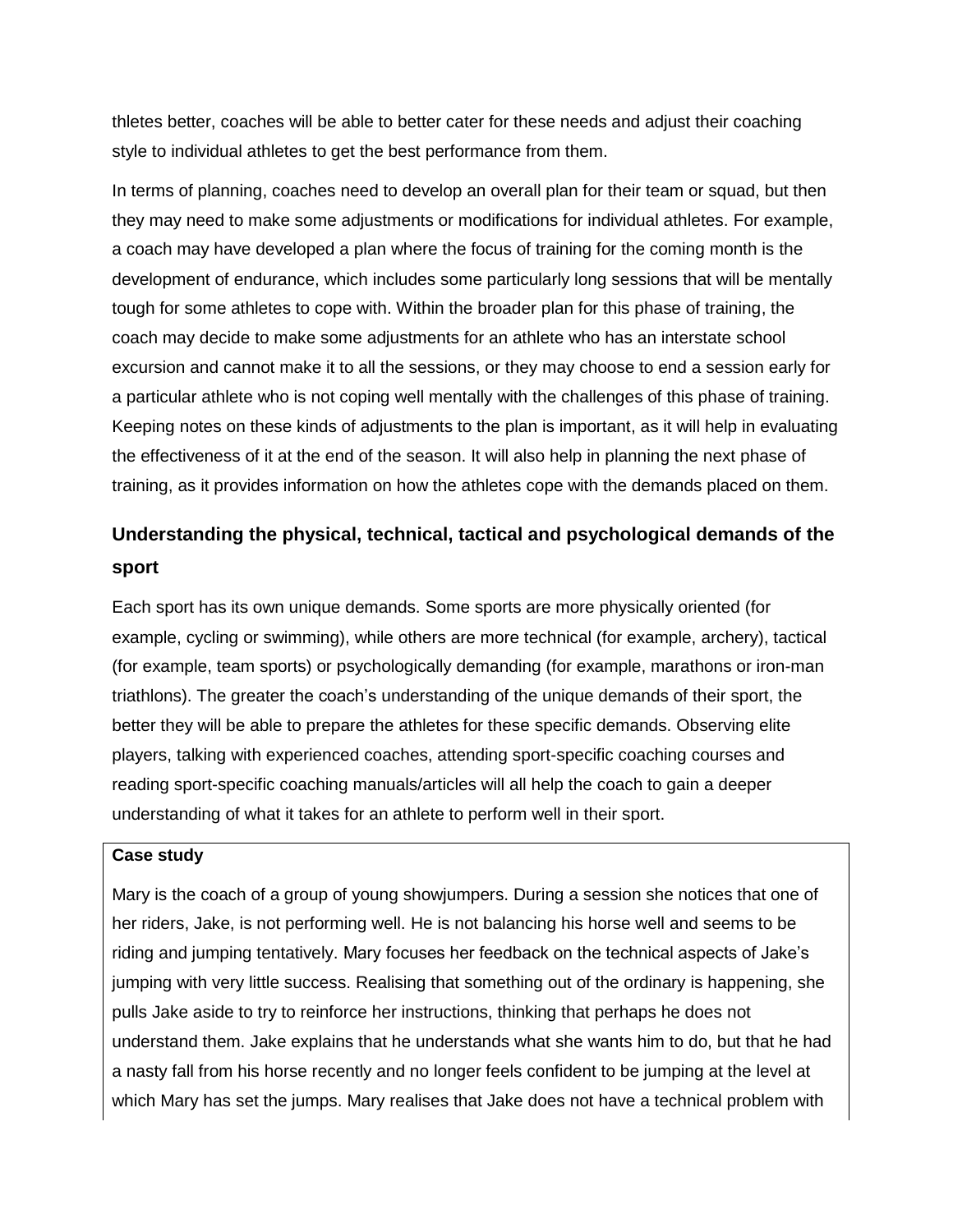his jumping at all, rather, he has lost confidence in himself and his horse. She quickly sets up a smaller series of jumps at the far end of the arena and works with Jake and his horse to master a simpler activity, while still observing the riders at the other end of the arena. By recognising the significant psychological challenges involved in jumping, Mary is able to rebuild the confidence of Jake and his horse over the lower, simpler series of jumps. With some careful attention over the next few sessions Jake and his horse are soon jumping confidently.

## **Season planning**

Planning for a season may seem quite daunting at first, but following the planning process just outlined will assist in tackling the process in an effective way.

The first step for a coach is to gather information about their sport and their athletes. The plan should have a direct link to the necessary attributes for the sport, so it is important for the coach to clearly identify what the relevant attributes are for the level of athlete being coached. This may differ depending on whether it is a junior talent identification squad or an adult social team being coached.

Some attributes of the sport for the coach to consider include:

- . technical skills catching and passing the ball, moving into space, starts and turns in swimming, racquet strokes and moving around the court in tennis, etc.)
- tactical skills decision-making, set plays or race tactics
- . physical demands speed, strength, power, endurance and flexibility
- . mental skills arousal, focus, relaxation, confidence, motivation, fear, etc.

The skills identification matrix at Appendix 2 is a useful tool to assist in identifying the attributes for each sport. Observing elite players, talking with experienced coaches, attending sportspecific coaching courses and reading coaching manuals/articles will help in identifying these attributes.

Coaches also need to gather information on each athlete's current capabilities. This can be done in a variety of ways depending on the nature of the sport, the level of athlete, and the resources and time available. It may be as simple as watching them at training for a few sessions and making some notes on their strengths and weaknesses, or it may involve some simple testing such as the 'beep test', which is a field test for aerobic endurance. If a coach has access to sports science support, this can be useful to do more formal testing on the athlete's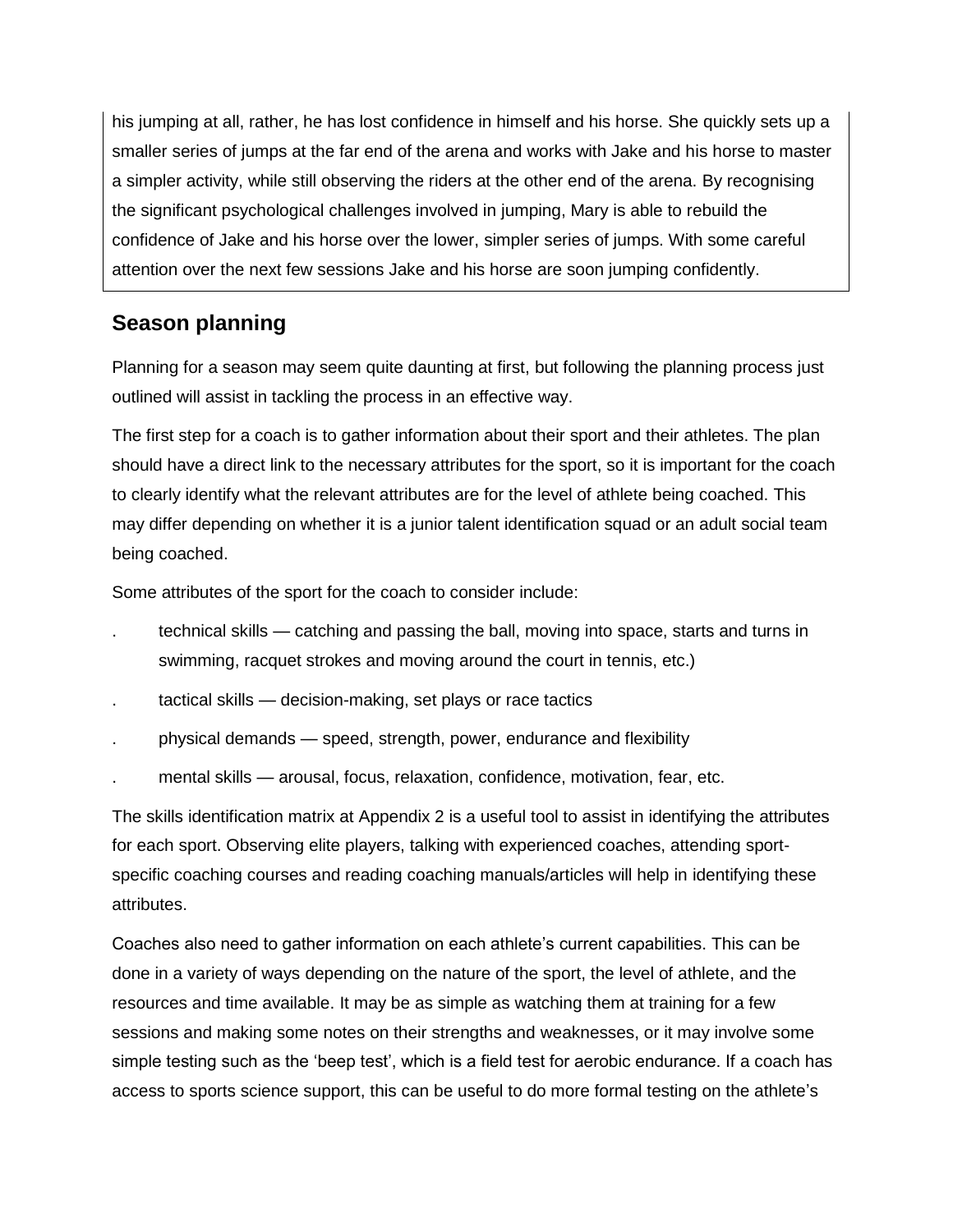current capabilities. Either way, it is useful for the coach to keep records of the results so that they can refer back to them throughout the season to help monitor progress.

The next step in the planning process is to set goals for the team/squad and the individual athletes. The coach's personal preferences will dictate how this is documented, but the goalsetting table at Appendix 3 might provide some guidance. Note that the table includes space for the coach to consider individual goals that relate to the athlete's communication skills, their attitudes to sport (for example, fair play, respect, responsibility, etc.), and their levels of physical, emotional and social maturity. All of these 'softer' skills also make a significant contribution to their performance and development.

Once the coach has developed a picture of where they are heading (that is, the end goal), the next step is to fill in the detail by programming the phases of training and then each session and activity that will lead to the end goal. As the plan unfolds through the season, the coach should regularly monitor the athlete's and team's progress and adjust the plans as necessary, perhaps adding more emphasis on a particular aspect of physical development or focusing more closely on the tactical aspects that have been shown to be weak in lead-up competitions.

The following diagram illustrates the relationship of these elements of planning.

**Figure 3.2: The relationship between the elements of planning**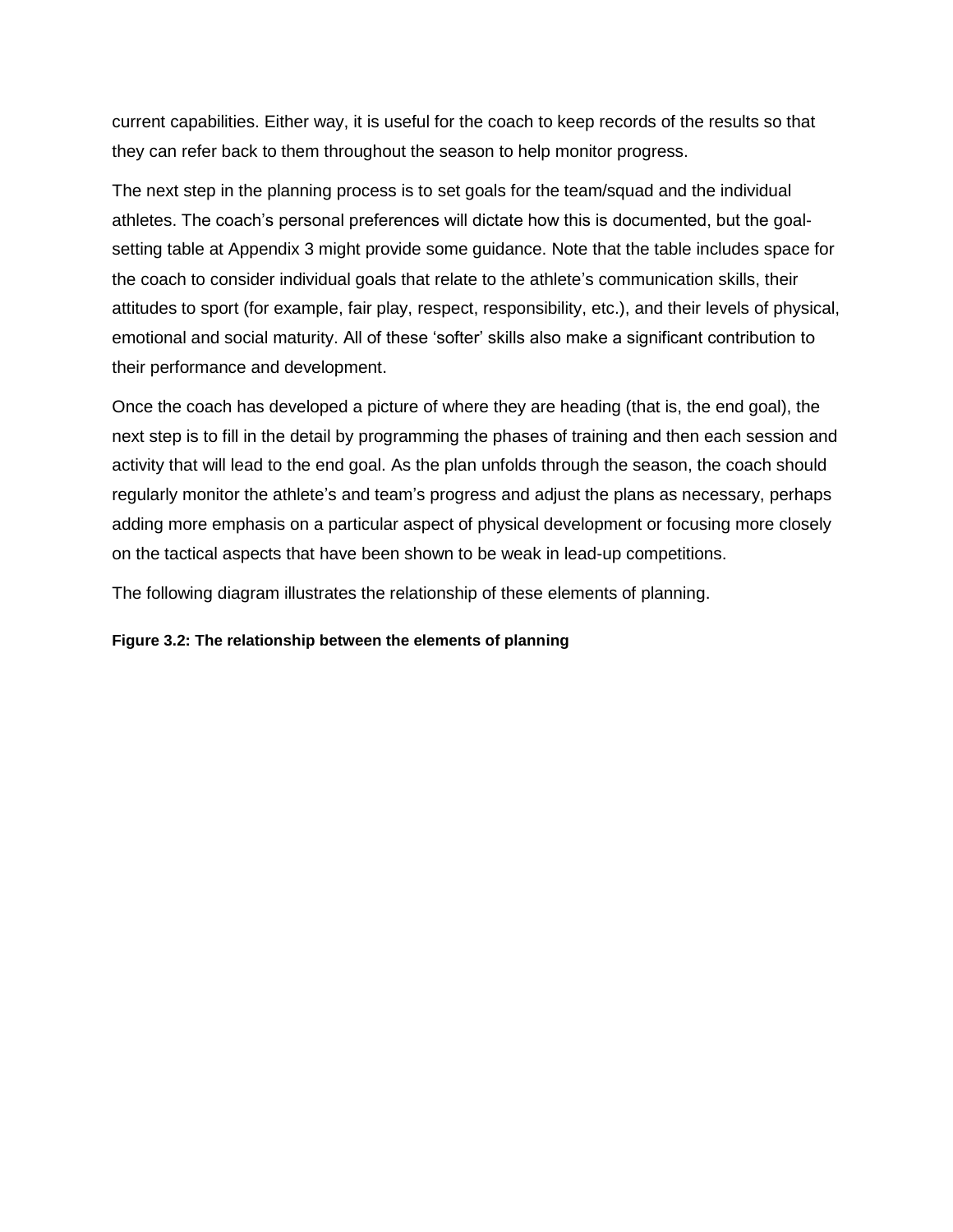

## **Phases of training**

Most season plans are broken into three phases of training — the preparation phase, the competition phase and the transition phase.

## **Preparation phase**

The beginning of the season needs to commence with a preparation phase, the purpose of which is to build the physical, technical and psychological skills and abilities that will be needed for competition. While this preparation phase may have some low-key competitions within it (for example, 'friendlies' for team sports, or club events for individual sports), the outcome of these competitions is normally not important as they are generally used as a marker to monitor athlete progress and to help the coach make necessary adjustments to their plan. It is important to allow sufficient time for this phase of training, as short cuts taken during this time may be exposed during the competition phase. By the end of this phase all physical capacities and technical elements should be developed to a high level.

## **Competition phase**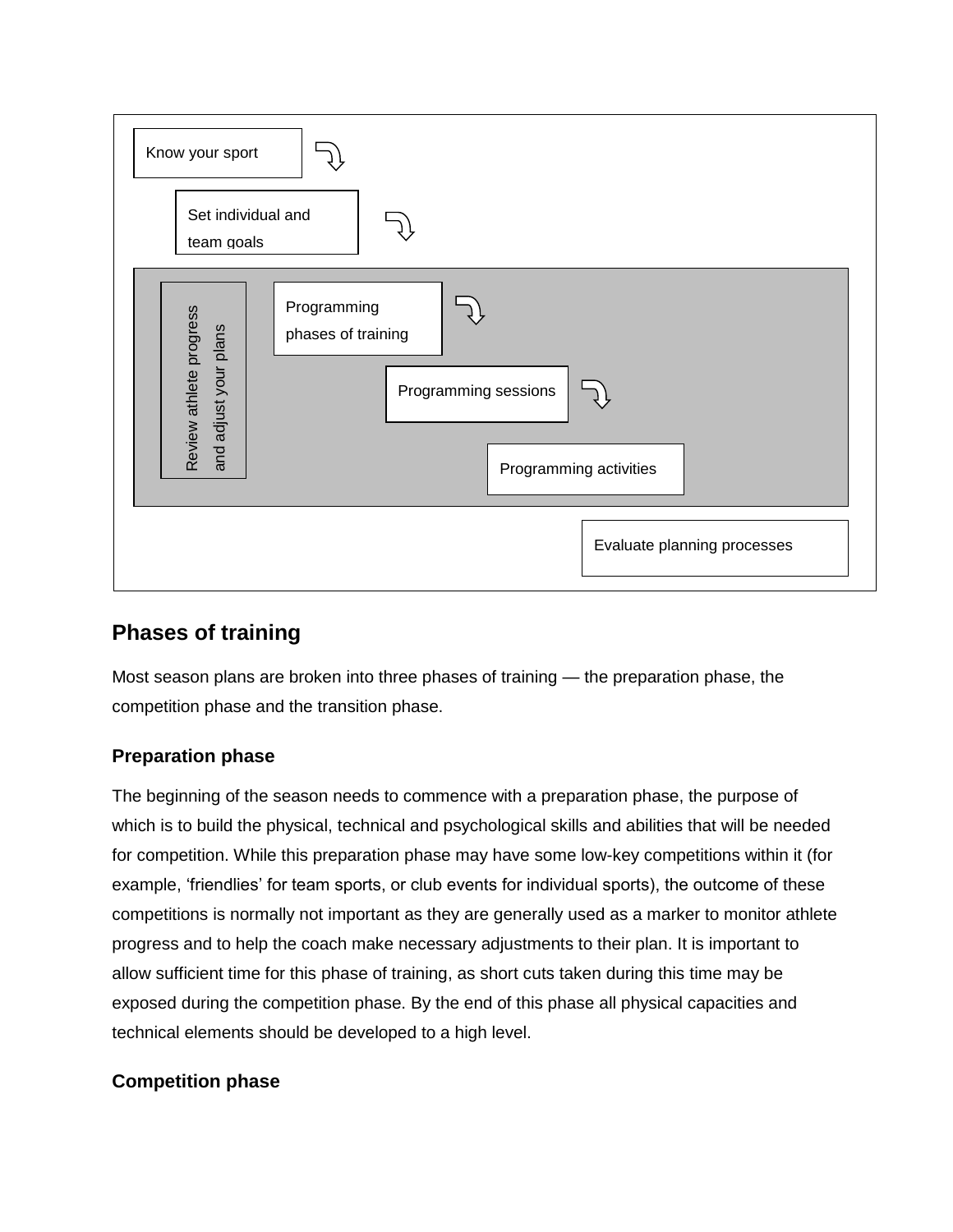Most sports' seasons will culminate in one peak event — either a competition (for example, regional championships), a grand final for a team sport, or in a more non-competitive sport, an event such as a games day or a 'come and try' day. This peak event will mark the end of the competition phase of the season. The focus of this phase of training is on producing the best possible results in the key competition event, and fitness work should be just sufficient to maintain the capacities developed in the preparation phase. The focus in this phase is usually on skills, and mental and tactical preparation.

This phase often includes some lead-up competitions where athletes can test their skill development and finetune their performance. Choosing these lead-up events can be critical to the success of the plan, ensuring that the athlete maximises both their preparation for the main competition and also their recovery between each competition. Going into each of these lead-up competitions with a clear goal will help athletes to stay focused on the aim of that specific competition. Goals for a lead-up competition may in fact be process goals (for example, move the ball quickly from defence to attack at each change of play), rather than outcome goals (for example, win the game by five points). Setting process goals during the lead-up competitions can help to keep athletes focused on the important elements of their performance. This will ultimately assist them to reach their final outcome goal at the peak competition. For team sports with weekly games that culminate in a grand final, athletes will need to perform well each week to ensure that the team makes it to the final series.

The challenge for the coach is to adjust the athlete's training load to allow them to peak (or reach maximum athletic performance) at the time of the key competition. Peaking has both a physical and mental component, as do all phases of training. Many sports rely on the technique of tapering to provide the athlete with the best possible performance at their peak event/s. Tapering involves a reduction in the volume and intensity of training to allow the body maximum capacity to recover and repair prior to competition. Timing the taper to allow for peak performance at the main competition without allowing physical capacities to decline is like walking a tightrope. Athletes must have sufficient stimulus to maintain their peak physical preparation without overdoing it and entering the competition in a fatigued state. Careful management of nutrition and rest are also important when tapering.

#### **Transition phase**

After the peak competition is over, athletes wanting to continue in the sport will normally move into a transition phase of training where they may take a brief break to recover both physically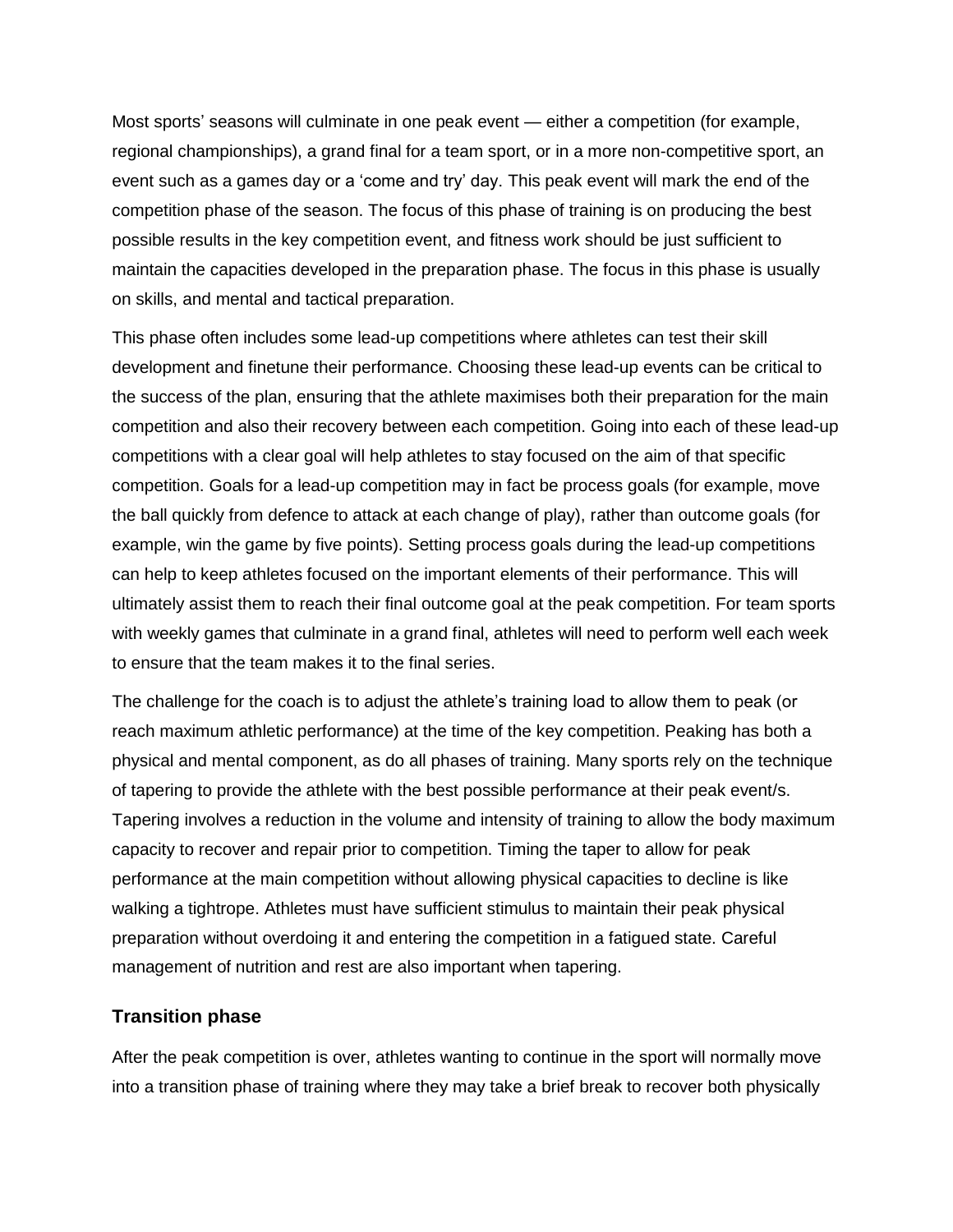and mentally. They will then usually undertake some cross training or low-key games to maintain a level of fitness in preparation for the next season. Over a number of years this allows for progressive development of the athlete's physical capacities, with each season of training able to commence at a slightly higher volume and intensity than the previous year, as the athlete has maintained their fitness through the transition phase. This transition phase is also a good time for athletes to attend to any injury rehabilitation needs (for example, strengthening a weak shoulder).



#### **Figure 3.3: The phases of training in a season**

The duration, focus and intensity of each phase of training will vary for each sport and perhaps even for each individual in the squad/team, depending on their current level of physical, technical and psychological development. This is where it is critically important that the coach knows the athletes well — their individual physical abilities, strengths and weaknesses, and likes and dislikes — as this will influence planning for them.

The training plans on the following pages provide examples of season plans for gymnastics, cycling and netball.

#### **Case study**

Igor has been coaching a squad of talented junior middle-distance runners for several years. He has come to know the athletes well over the years and has recognised some very different preferences in the runners. Michelle is a talented 16-year-old who is also strong academically. She is an exceptional violinist and regularly competes in eisteddfods. Michelle is very good at balancing the various components of her life and always appears in control and focused, even at times when her workload is very high. She plans her time well and has clear goals for herself in all the aspects of her life.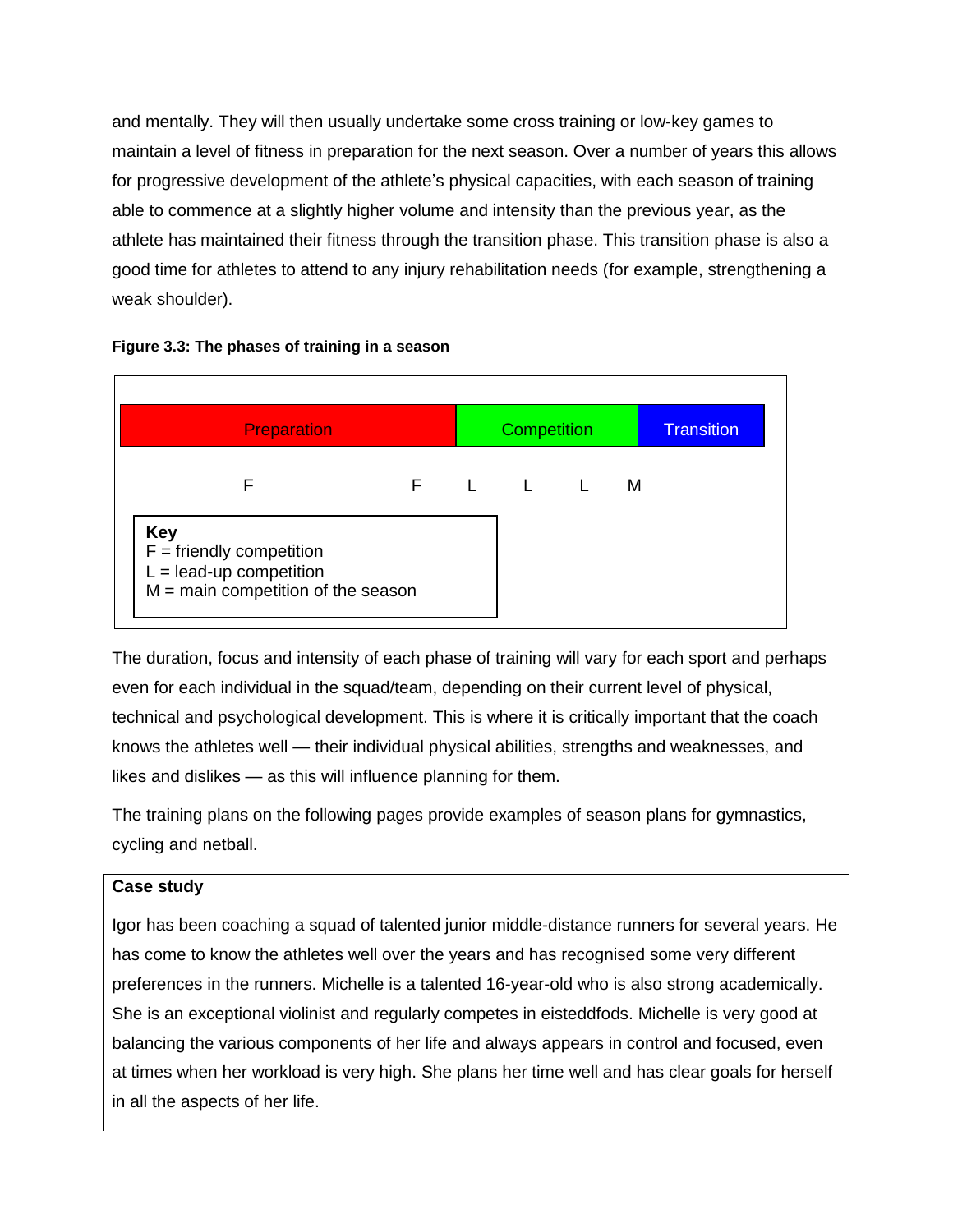Igor understands Michelle's need to be involved in planning her training. It is important to Michelle that Igor talks with her regularly about her progress and they discuss the training plan regularly to modify it around Michelle's workload.

Justin, on the other hand, is relatively new to the sport. He is a talented runner, but does not have much experience yet. Justin is always concerned with the times that he does in training, even when the focus of the activity is meant to be on skill, not speed. He gets very anxious about performance, to the point that if there is a tough training session coming up and he has not been happy with his times lately, he will find excuses not to attend the session.

Recognising that Justin is quite stressed about his training performance, Igor has decided to work quite differently with him. At the beginning of the season he spends some time with Justin discussing his goals, and they broadly map out the competitions he will do and the phases of training together. From then on, though, Igor does not discuss Justin's training plan with him in any great detail. Justin seems to prefer to deal with his training as it happens, rather than knowing in advance what he will be doing. He finds that he copes much better with the work if he does not have time to 'stew' over a difficult session or phase that is coming up in his program.

## **Some tips for building a plan**

- . Work backwards from the peak event
- . Schedule in other lead-up events along the way to help track the athlete's progress
- . Consider the timing, duration, volume and intensity of workload of each phase of training and set minor goals for each phase
- Build a series of session plans that will meet the minor goals for each training phase once again it is often easiest to work backwards from the end goal for that phase

## **Building inclusive plans**

When developing a plan, it is important to ensure that it meets the needs of all the athletes in the squad/team. This may require the coach to think about:

- . physical barriers to access (for example, facilities, modifying equipment, planning for other needs such as travel to 'away games')
- social barriers to access (that is, team/squad dynamics and the coach's role in building these in a positive way).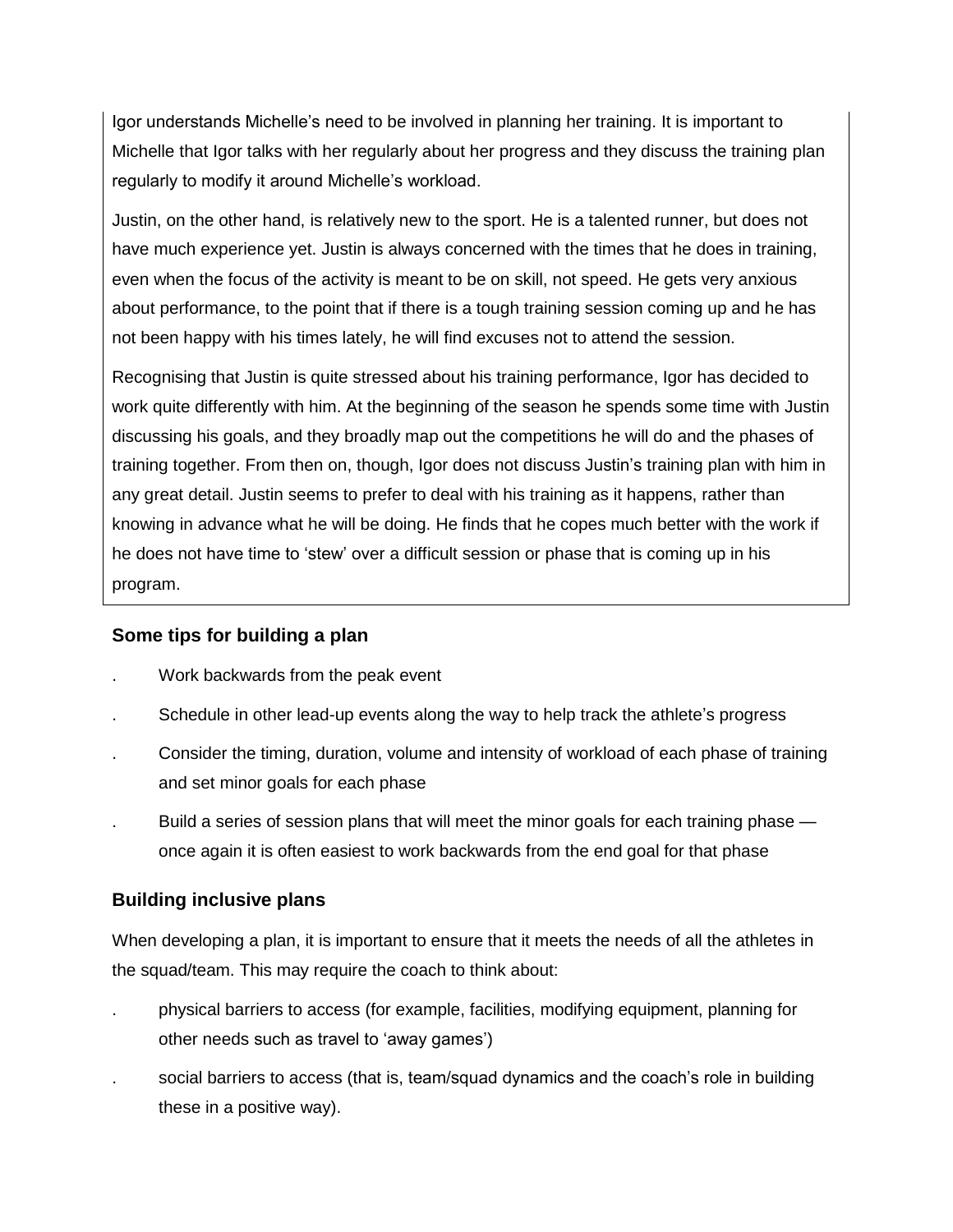The process of planning for an athlete with a disability is no different to the process for an ablebodied athlete. It is important to talk to the athlete about their abilities and any limitations they may have. Remember that they are the expert about their disability and will be the best resource for solutions to overcome it. In terms of planning, the coach may need to consider that progress for an athlete with a disability could be slower due to a physical or intellectual impairment and they may require additional support or modifications to equipment and activities. This can become increasingly difficult to manage in a more competitive environment with the added limitations of competition rules. Coaches need to think laterally and work with administrators and officials to break down unnecessary barriers. For example, in equestrian sports there are very strict rules about the riding equipment that can be used in competition. Riders with a disability, however, can be assessed and apply for an equipment exemption card that will allow them to use a special piece of modified equipment to allow them to compete, but will give them no unfair advantage in the competition.

## **Evaluating progress**

Once the season plan is in place, it is important to think about how to evaluate the athlete's progress. Keeping records on athlete performance in both training and competition will help to monitor their progress over time and assist the coach to reflect on what modifications might need to be made to the training plan.

The coach's personal preferences will determine what system is used for keeping training records. For risk management reasons coaches should, as a minimum, keep a copy of the overall season plan and a copy of each session plan and any modifications made to a particular training session. Including a space at the bottom of each session plan to make notes on these changes is a good idea. It is also good to get in the habit of taking 5–10 minutes at the end of each session to evaluate its success. Keeping notes on what worked well, what did not, how specific athletes coped with the session, and ideas for what to include in the next session is a very useful exercise. For example:

#### **Session evaluation**

1 'Knee high' drill was a disaster. My explanation was not clear enough and none of the kids got the point of the exercise. Need to spend time next session explaining this better and use Clayton as an example.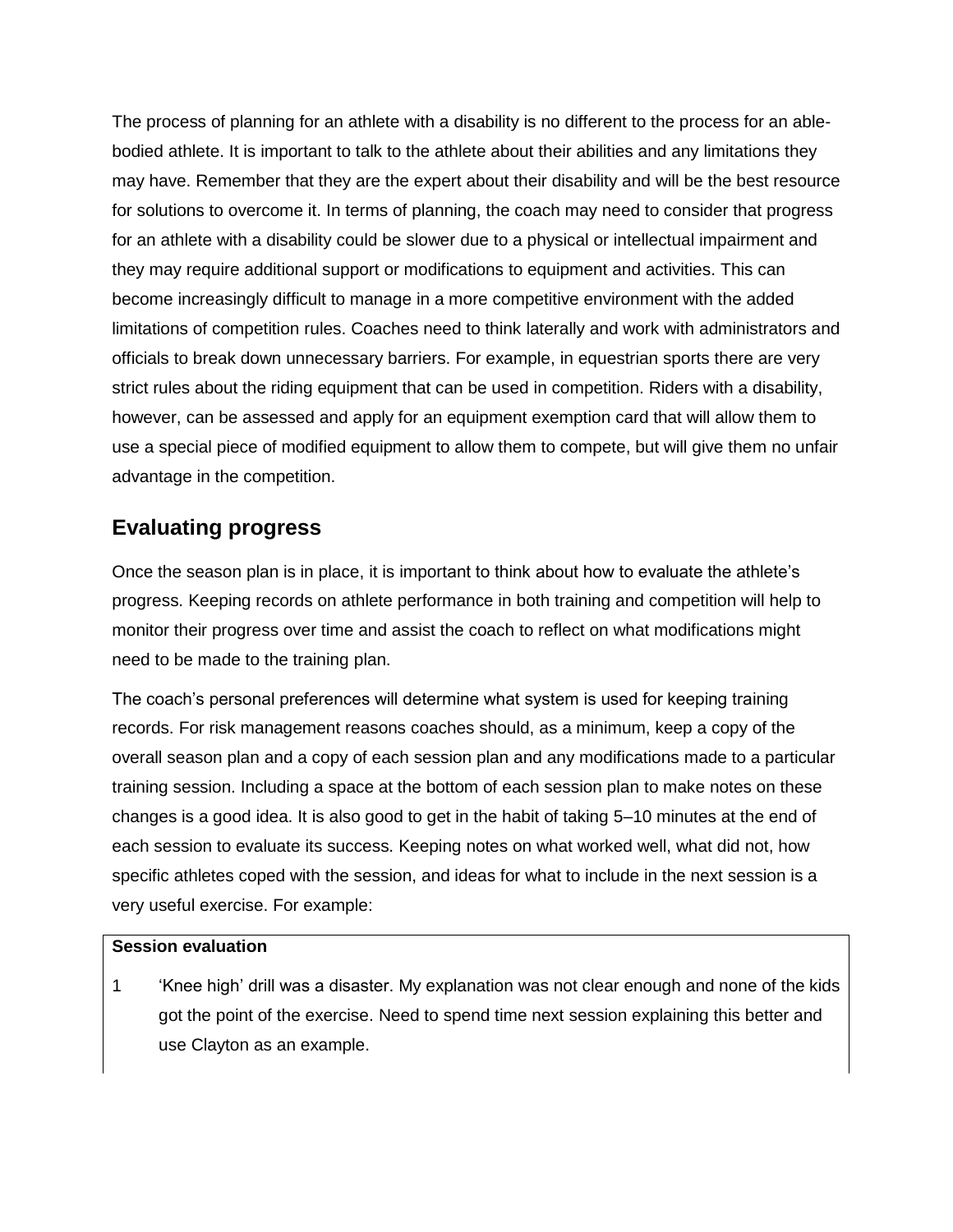- 2 Paul was very sluggish today. Need to talk with him and check how he is feeling. Looked really slow and tired. Workload too heavy for him? May need more recovery time between these tough sessions.
- 3 Movement around the field was much better today. Need to look for a different activity to reinforce this next week.

Setting goals for the season and each phase of training that are specific and measurable will help the coach with evaluation. As a coach progresses through the season, having measurable goals for specific phases makes it much easier to check if the program is on track. It is important to remember that in most sports there will always be some 'gut feeling' from the coach about how an athlete is progressing — it is impossible to measure everything. It can also be useful to meet with an assistant coach at key points throughout the season to check their opinion of athlete progress.

Scheduling review periods into the planning process can also be helpful, both to measure performance and to actually make modifications to the plan before the key competition. Regular checks on performance are better than irregular ones, as they allow the coach to make smaller adjustments to the plan before things go too far off the rails.

There are many reasons why a plan may need to be modified:

- . injury/illness
- . initial goals were inappropriately set too high or too low
- athlete development has not occurred according to plan
- . non-sport factors have impacted on the plan (for example, school, work)
- . the aims of the athlete have changed
- . access to facilities or equipment has changed.

The process of modifying the plan should be based on:

- . a re-evaluation of the athlete's goals
- . a reassessment of the levels of fitness and technical skill of the athletes
- . an evaluation of the competition that they will be facing (for example, capitalising on weaknesses in the other team/competitors)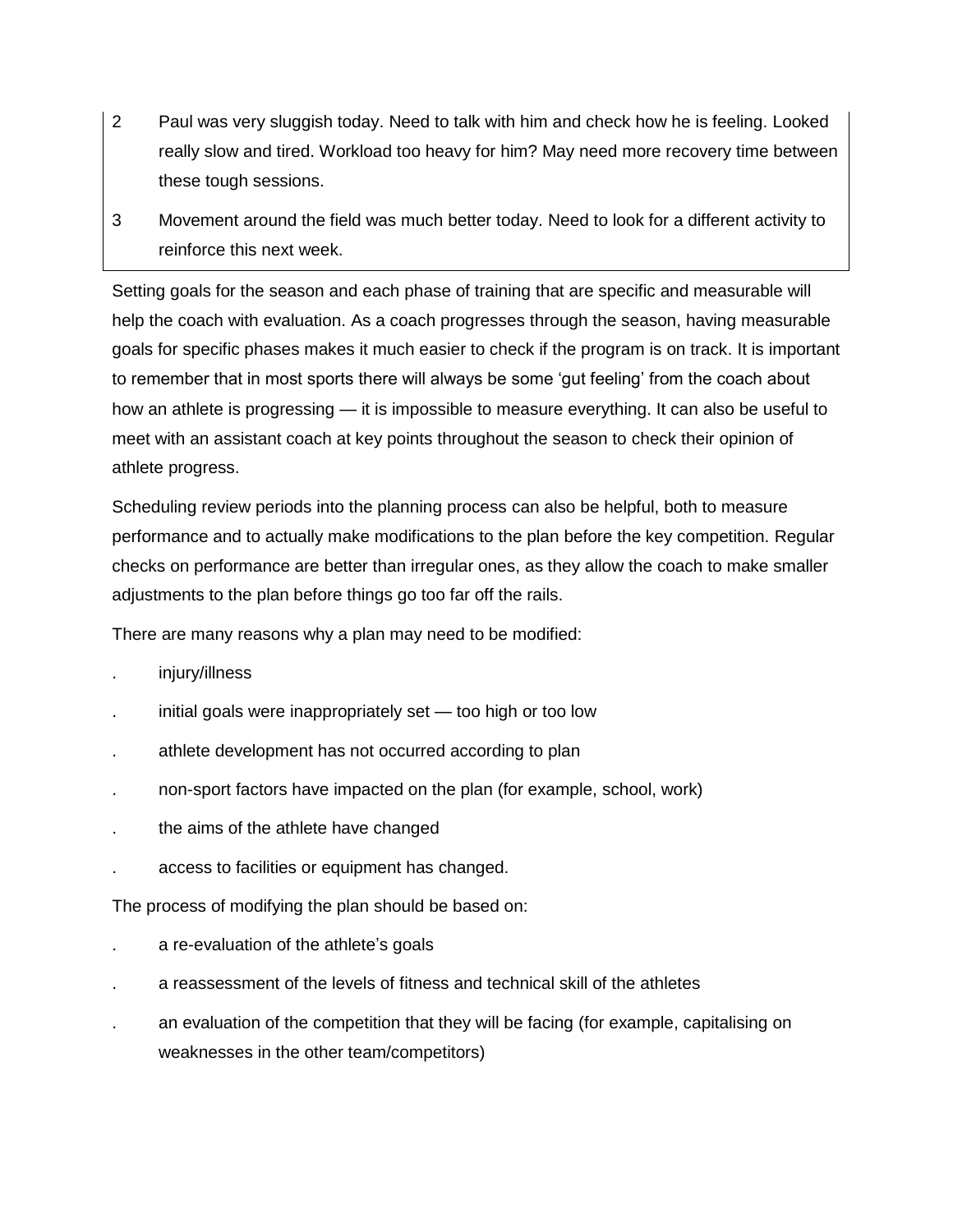. adjustments should be discussed with the athletes and/or parents so they understand why the plan has changed.

### **Evaluating planning processes**

At the end of the season it is also important for a coach to review the effectiveness of their plan. This can be done by speaking with athletes, parents and other coaching staff to get their opinions on the season. Some questions a coach should consider include:

- . Were the goals realistic?
- What did the athletes achieve by the end of the season? What were their strengths?
- . What weaknesses remained?
- . Did training sessions prepare the athletes physically and mentally for the level of competition in which they were competing?
- . Was there adequate opportunity for recovery within and between sessions, or were the athletes becoming ill, injured and run down?
- . Did the plan allow for the other elements of the athletes' lives (for example, school and social commitments)?
- . What should I do differently next time?

A review of the season should also include the coach reflecting on their own coaching styles and methodologies. Some key questions a coach should ask themselves include:

- What aspects of my coaching did I plan to improve this season?
- . What were some indications of improvement (try to think of some specific examples)?
- . What areas did I have difficulty with (for example, modifying activities to suit the needs of a specific individual, or keeping communication focused on positive performances)?
- . How can I avoid these difficulties next season?
- What specifically do I want to work on to improve my coaching (and thus the athletes' performance) next season?

## **Summary**

For many coaches, planning the training season can seem quite a daunting task. Using the information-gathering, goal-setting, programming and reviewing model outlined in this chapter,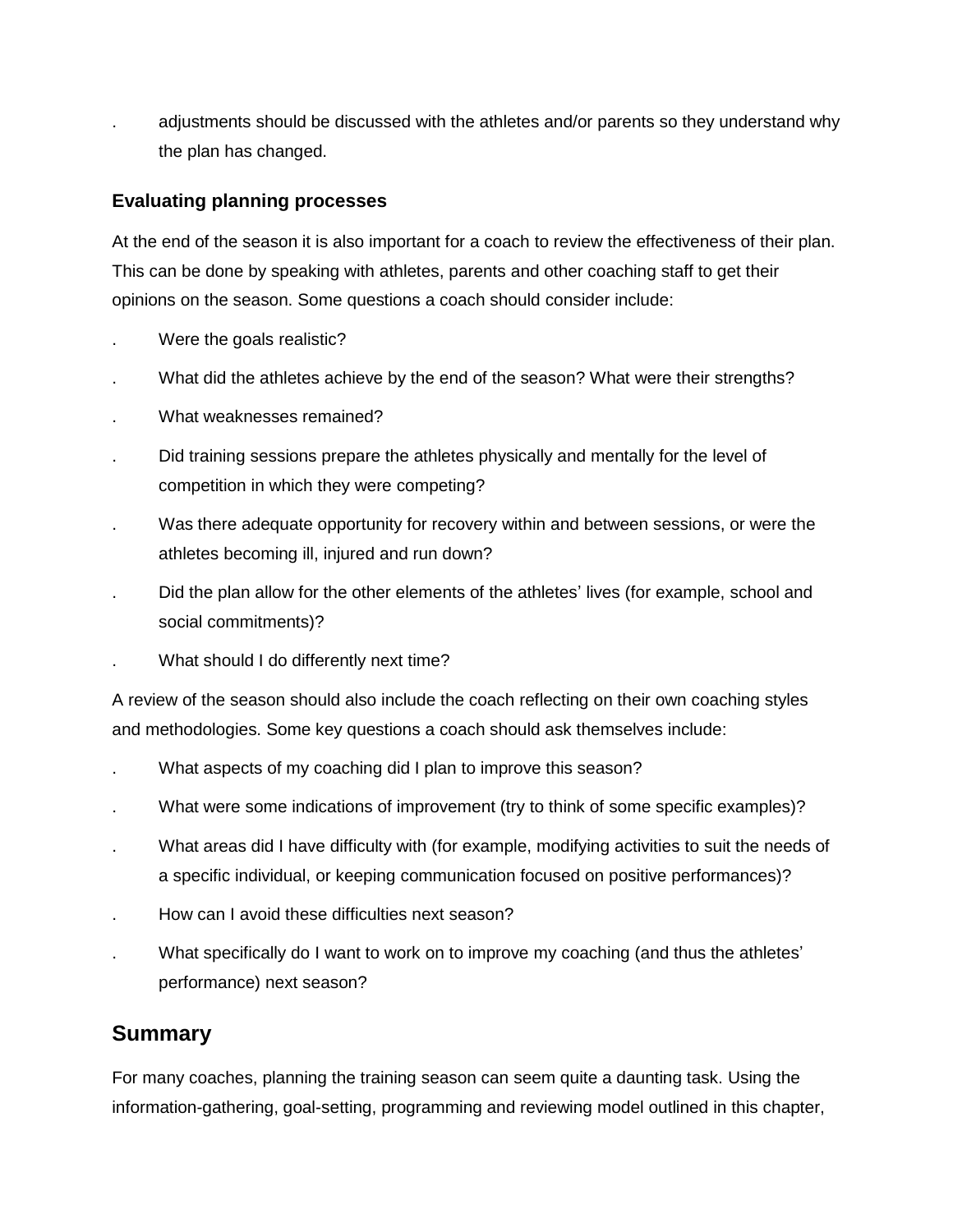coaches can take a logical, stepped approach to planning and, through open communication with the athletes, develop a plan that will meet their individual needs.

Remember, good planning will lead to better performance and more enjoyment for both the coach and the athletes.

## **References and further reading**

Australian Sports Commission 2005, *Disability Education Program Activity Cards,* Australian Sports Commission, Canberra.

Australian Sports Commission 2005, *Playing for Life Activity Cards*, Australian Sports Commission, Canberra.

Australian Sports Commission 2001, *Give it a Go!: including people with disabilities in sport and physical activity,* Australian Sports Commission, Canberra.

Australian Sports Commission website (www.ausport.gov.au).

Bompa, T 1983, *Theory and Methodology of Training,* Kendall Hunt, Dubuque, Iowa.

Galvin, B and Ledger, P 2003, *A Guide to Planning Coaching Programs,* Sports Coach, Leeds, United Kingdom.

Goodman, S (ed.) 1993, *Coaching Athletes with Disabilities: general principles*, Australian Sports Commission, Canberra.

Pyke, F (ed.) 2001, *Better Coaching*, Australian Sports Commission, Canberra.

Rushall, B and Pyke, F 1990, *Training for Sports and Fitness,* Macmillan Education Australia, Melbourne.

Snyed, S 2006, *How to Coach Sports Safely,* Sports Coach, Leeds, United Kingdom.

Sports Coach UK website (www.sportscoachuk.com).

Stafford, I and Balyi, I 2005, *Coaching for Long Term Athlete Development,* Sports Coach, Leeds, United Kingdom.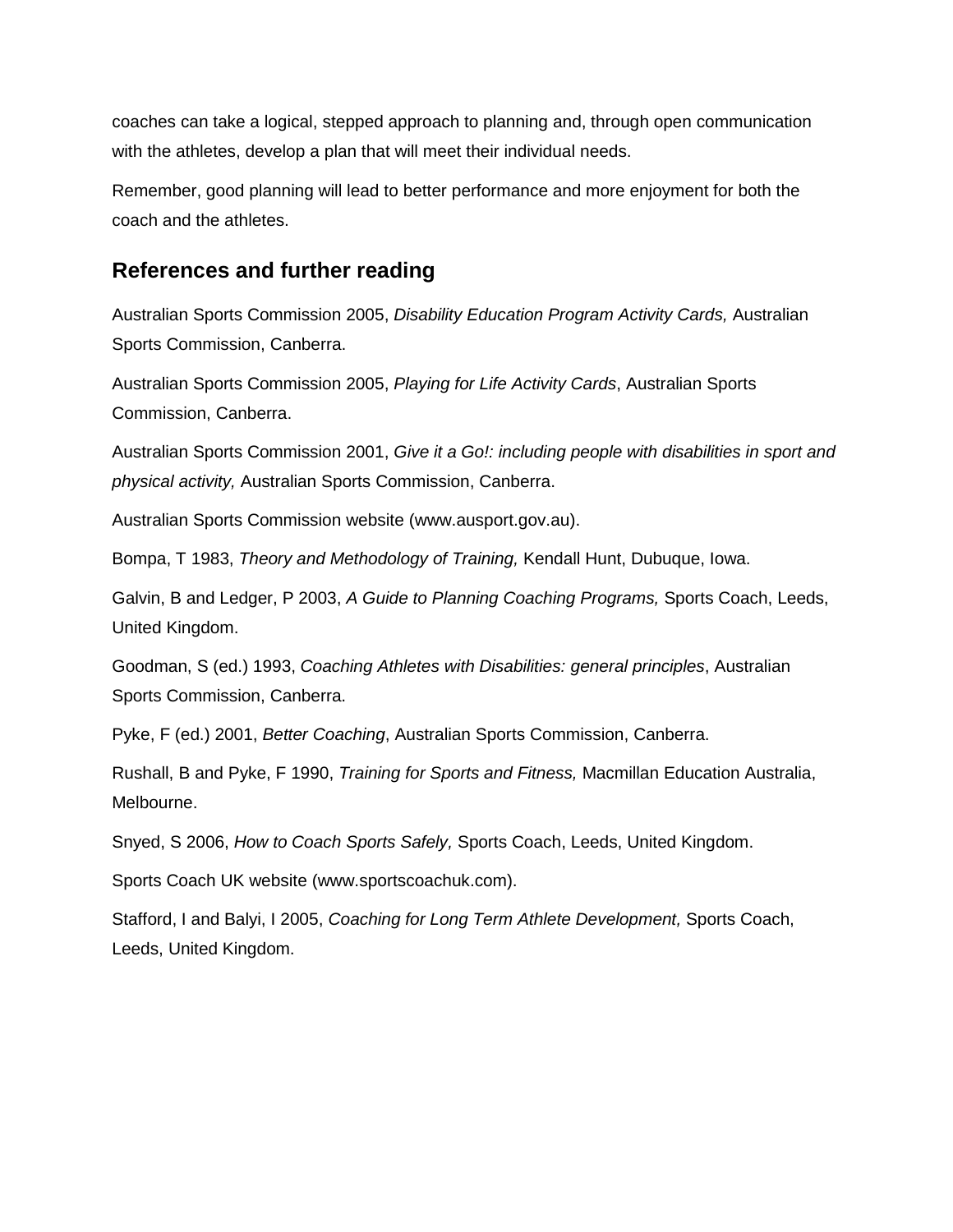# **Appendix 2:**

## **Skills identification matrix**

Use the first column of the table below to list the important skills of your sport. You may also like to give them a ranking for the order of their importance to good performance. Then use the 'Athlete' columns to note down the athletes' current ability level for each of these skills. A coding system (for example, 1 = strong at this skill, and 5 = weak at this skill) may help to summarise their abilities. You may prefer to modify this table to suit your individual needs and preferences.

| Skills of the sport     | Athlete's<br>name: | Athlete's<br>name: | Athlete's<br>name: | Athlete's<br>name: | Athlete's<br>name: |
|-------------------------|--------------------|--------------------|--------------------|--------------------|--------------------|
| <b>Technical skills</b> |                    |                    |                    |                    |                    |
| Skill 1:                |                    |                    |                    |                    |                    |
| Skill 2:                |                    |                    |                    |                    |                    |
| Skill 3:                |                    |                    |                    |                    |                    |
| Skill 4:                |                    |                    |                    |                    |                    |
| Skill 5:                |                    |                    |                    |                    |                    |
| Skill 6:                |                    |                    |                    |                    |                    |
| <b>Tactical skills</b>  |                    |                    |                    |                    |                    |
| Skill 1:                |                    |                    |                    |                    |                    |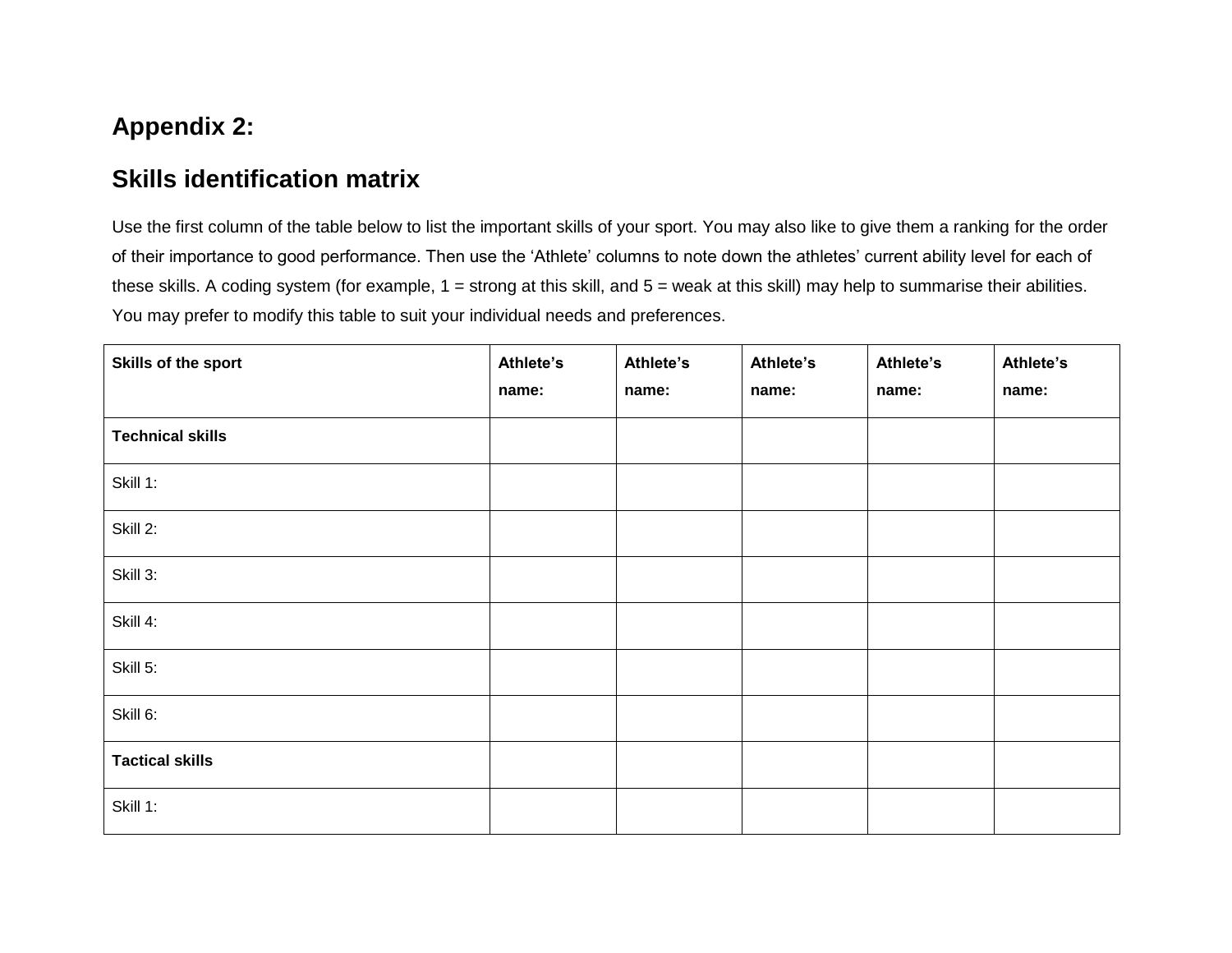| Skill 2:               |  |  |  |
|------------------------|--|--|--|
| Skill 3:               |  |  |  |
| Skill 4:               |  |  |  |
| Skill 5:               |  |  |  |
| Skill 6:               |  |  |  |
| <b>Physical skills</b> |  |  |  |
| Speed                  |  |  |  |
| Strength               |  |  |  |
| Power                  |  |  |  |
| Endurance              |  |  |  |
| Flexibility            |  |  |  |
| Balance                |  |  |  |
| Agility                |  |  |  |
| Other                  |  |  |  |
| <b>Mental skills</b>   |  |  |  |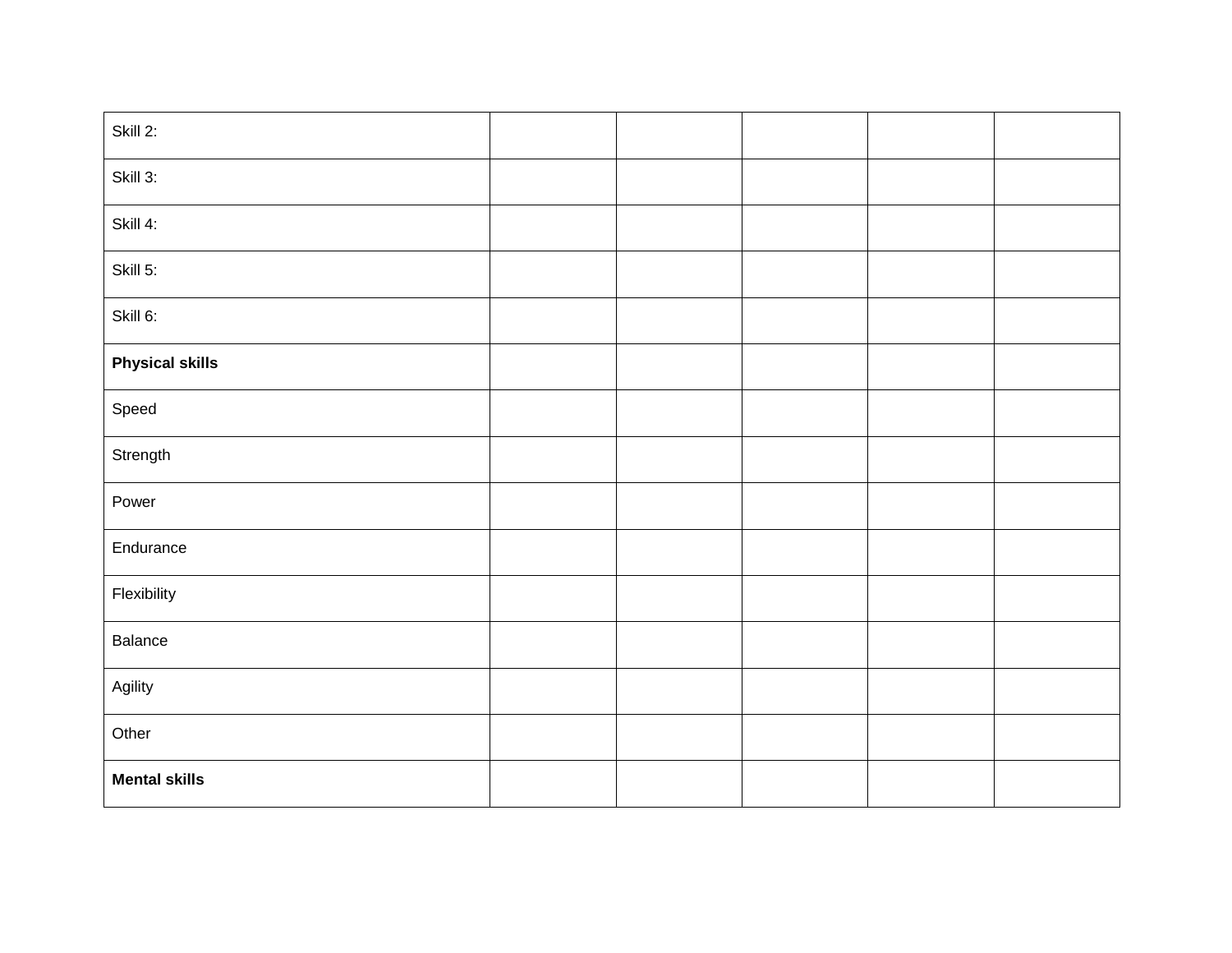| Skill 1:                       |  |  |  |
|--------------------------------|--|--|--|
| Skill 2:                       |  |  |  |
| Skill 3:                       |  |  |  |
| Skill 4:                       |  |  |  |
| Skill 5:                       |  |  |  |
| Skill 6:                       |  |  |  |
| <b>Maturity and experience</b> |  |  |  |
| Physical maturity              |  |  |  |
| <b>Emotional maturity</b>      |  |  |  |
| Social maturity                |  |  |  |
| Playing experience             |  |  |  |
| Communication skills           |  |  |  |
| Other                          |  |  |  |
|                                |  |  |  |
|                                |  |  |  |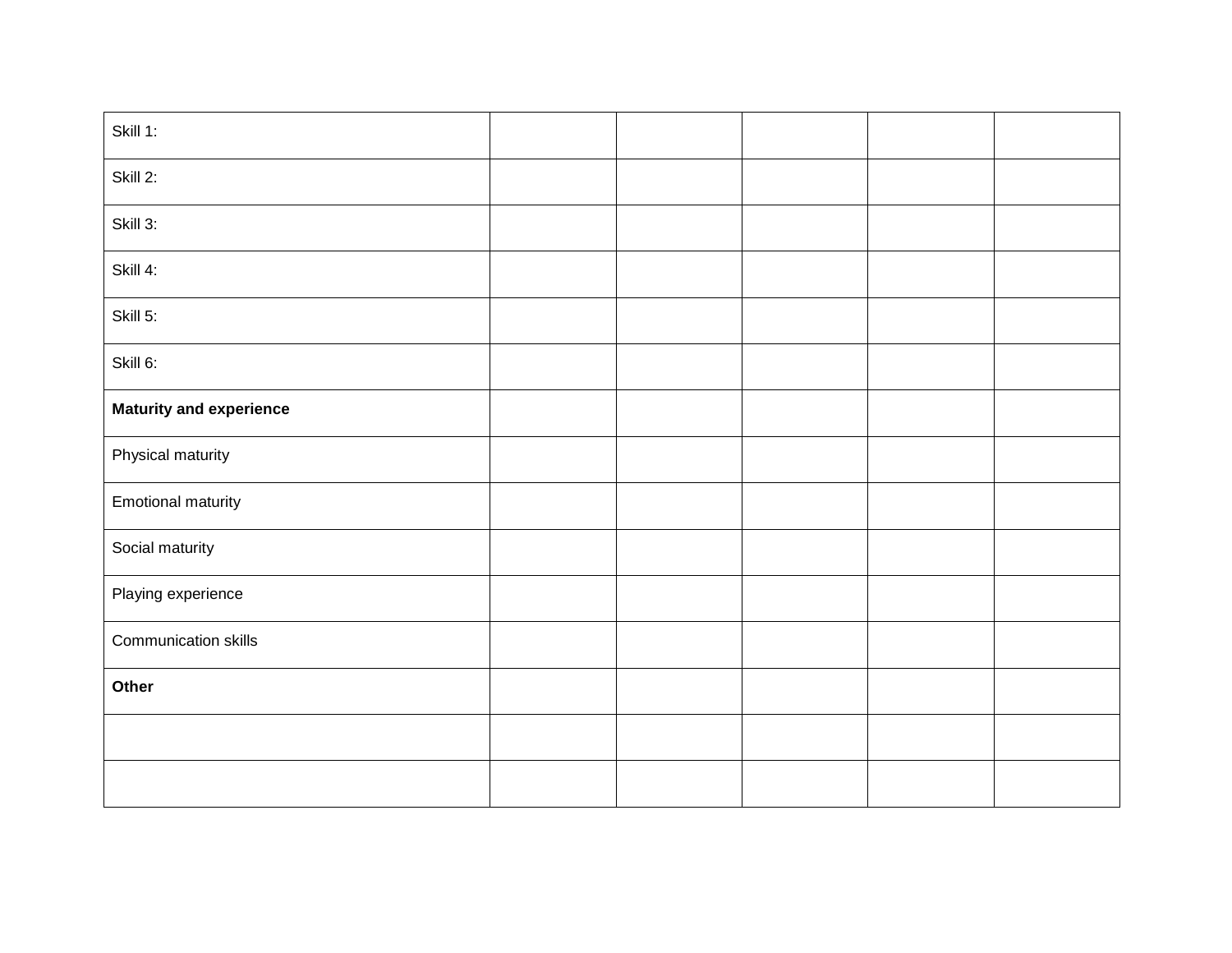# **Appendix 3:**

# **Athlete goals**

Use the table below to record goals for the athletes. Do not forget to make them SMART — specific, measurable, achievable, realistic and time-bound (that is, set a date for their achievement).

| Athlete name: | Date: |
|---------------|-------|
|---------------|-------|

| <b>Technical skills</b> |  |
|-------------------------|--|
|                         |  |
|                         |  |
|                         |  |
|                         |  |
|                         |  |
| <b>Tactical skills</b>  |  |
|                         |  |
|                         |  |
|                         |  |
|                         |  |
|                         |  |
| <b>Physical skills</b>  |  |
|                         |  |
|                         |  |
|                         |  |